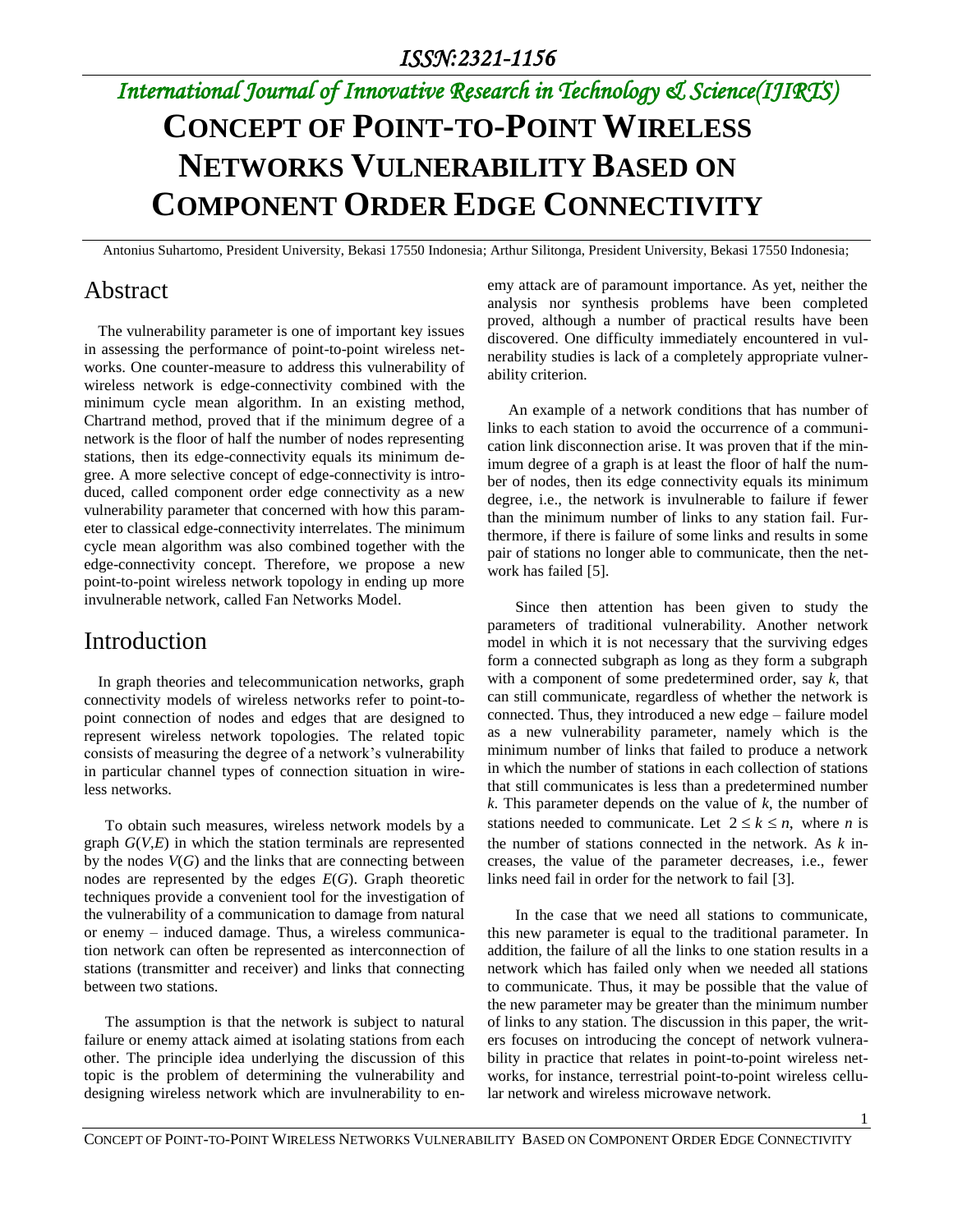#### *ISSN:2321-1156*

## *International Journal of Innovative Research in Technology & Science(IJIRTS)* Channel Model in Wireless Network

A wireless network can be seen as a collection of channels sharing space and some common frequency band. Each channel consists of a set of transmitters trying to send data of information to a set of receivers. The simplest channel is point-to-point channel which involves a single transmitter directing at sending data to single receiver and it comes in, for example, the terrestrial wireless networks including cellular wireless networks and wireless microwave networks.

The broadcast channel is one-to-many different data of information to different receivers and it arises in, for example, the downlink of a GSM/HSPA Networks. The multiple access channels is the converse, with several transmitters directing at sending different data of information to a single receiver. This many-to-one situation arises in, for example, the uplink of GSM/HSPA Networks. These channels are also referred to a network links, many of which will be bidirectional active any given time.



**Figure 1. Three channel types of connection in wireless networks**

### The Wireless Networks Model

Wireless networks are represented by graphs whose nodes correspond to the stations (transmitter-receiver), and edges correspond to links. Therefore, a graph  $G = (V,E)$  or  $G$  represent a wireless network that consists of a non – empty set of nodes *V* and a set *E* of two element subsets of *V*. If  $\{u, v\} \in E$ , we say that  $\{u, v\}$  is incident at the nodes *u* and *v* are adjacent. If  $|V| = n$  nodes, and  $|E| = e$  edges, G is referred to as an  $(n,e)$  graph; *n* is the order of *G* and *e* is the size of *G*.

In traditional edge-failure model [4,5], it is assumed that nodes are perfectly reliable but edges can fail. When a set *F* of edge fail, we refer to *F* as an edge-failure set and the surviving subgraph  $G - F$  as an edge-failure state if  $G - F$  is disconnected.

#### **Definition 1** [5]:

The edge connectivity of *G*, denoted by 
$$
\lambda(G)
$$
 or simply  $\lambda$ ,  
is defined to be  
 $\lambda(G) = \min \{ |F| : F \in E, F \text{ is an edge failure set} \}$ 

$$
\circ\hspace{-0.5mm}\circ\hspace{-0.5mm}\circ\hspace{-0.5mm}\circ\hspace{-0.5mm}\circ
$$

G,

Figure 2. Graphs  $G_1$  and  $G_2$  with

$$
\lambda(G_1) = \lambda(G_2) = \delta(G_1) = \delta(G_2) < \left\lfloor \frac{n}{2} \right\rfloor
$$

The graphs  $G_1$  and  $G_2$  are represented point-to-point wireless networks of terrestrial wireless cellular and microwave networks, respectively. Both graphs have the same

0

G,

$$
\delta(G) = 1 < \left\lfloor \frac{n}{2} \right\rfloor
$$
 and  $\lambda(G) = 1$ .

One drawback of the traditional edge-failure model is that the graph  $G - F$  is an edge-failure state if it is disconnected, and no consideration given whether or not there exists a relatively large component which in itself may be viable. Therefore, Boesch et al. [3] introduced a new edge-failure model, called component order edge connectivity. In this model, when a set of edges *F* fail, we refer to *F* as a *k*-component edge-failure set and the surviving subgraph  $G - F$  as a  $k$ component edge-failure state if  $G - F$  contains no component of order no more than  $k - 1$ , where k is a predetermined threshold value.

**Definition 2** [1,3]. Let  $2 \le k \le n$  be a predetermined threshold value. The *k***-component order edge-connectivity** or **component order edge connectivity** of *G*, denoted by  $_{c}^{(k)}(G)$  $\lambda_c^{(k)}(G)$  or simply  $\lambda_c^{(k)}$ ,  $\lambda_c^{(k)}$ , is defined to be  $\lambda_c^{(k)}(G) = \min\{ |F| : F \subseteq E, F \text{ is } k \text{ - component }$ edgefailure set}, i.e., all component of  $G - F$  have edge-failure set, i.e., all component of  $G - F$  have order  $\leq k - 1$ .

**Definition 3** [1,3]. A set of edges *F* of graph *G* is  $\lambda_c^{(k)}$  $\lambda_c^{(k)}$ -edge set if and only if it is a *k*-component order edge-failure set and  $|F| = \lambda_c^{(k)}$ .

Next we compute  $\lambda_c^{(k)}(G)$ *c*  $\lambda_c^{(k)}(G)$  for two examples of the graphs of Figure 2, known as the path network,  $P_n(G)$ , and the star network,  $K_{1,n-1}(G)$ , respectively.

The type of graph we consider is the path on *n* nodes,  $P_n(G)$ . Starting at a pendant edge label the edges consecutively from 1 to  $n - 1$ . Let *F* be the set of edges whose label is divisible by  $k - 1$ . The deletion of the edges in *F* creates  $|F| + 1$  components, the first  $|F|$  having order exactly  $k - 1$ and the last order at most  $k - 1$  (but at least 1). We also note that if fewer edges are removed then will be fewer components and thus by the Pigeonhole principle, there must be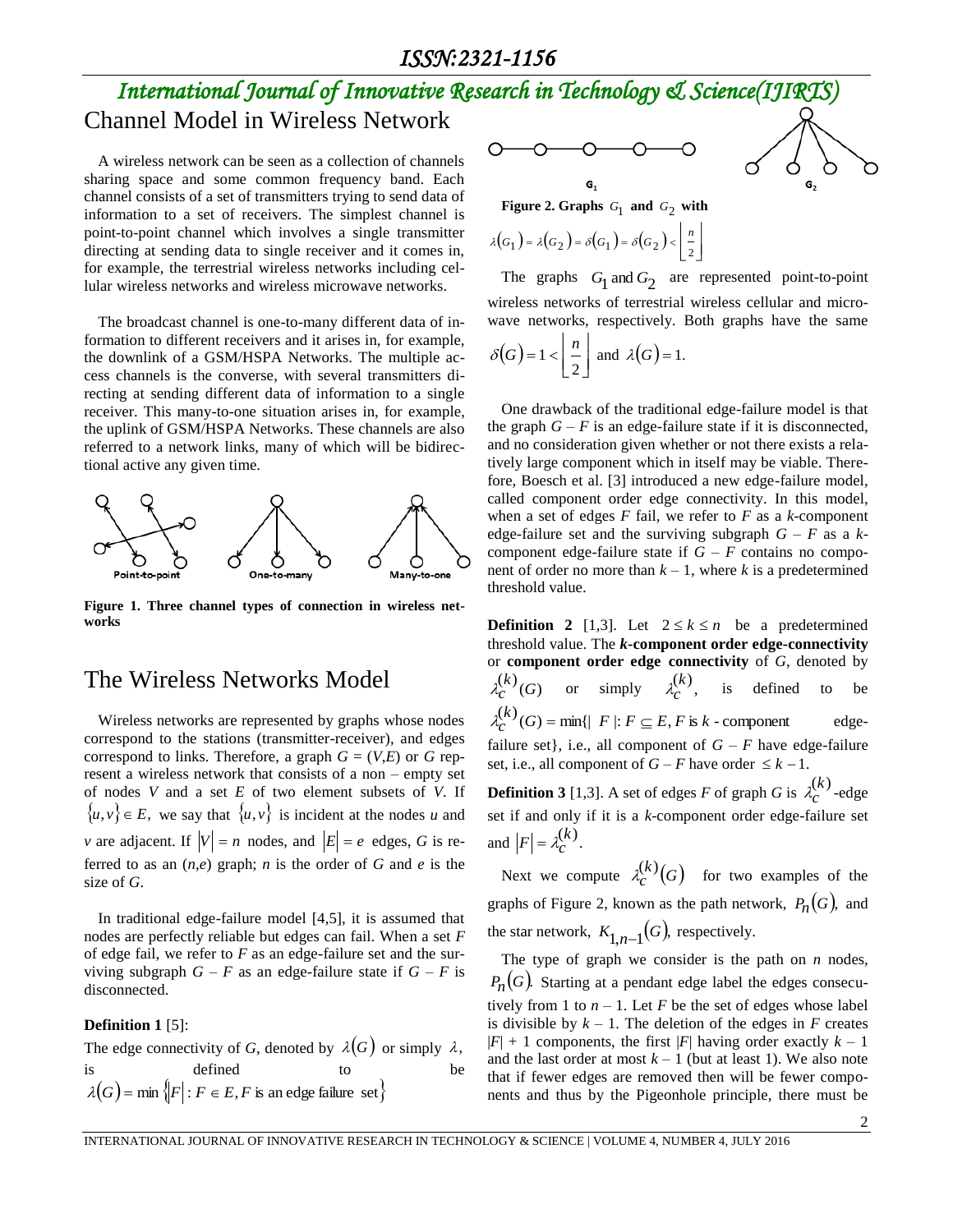### *ISSN:2321-1156*

## *International Journal of Innovative Research in Technology & Science(IJIRTS)*

one component of order at least *k*. Since  $|F| = \left[\frac{n+1}{k-1}\right]$  $\overline{\phantom{a}}$ L  $\overline{a}$  $\overline{a}$  $=\frac{n-1}{n}$ 1 1 *k*  $F = \frac{n-1}{n}$  we

have:

#### **Theorem 1** [1,3]. Given  $2 \le k \le n$ ,  $\lambda_C^{(k)}(P_n) = \left| \frac{n-1}{k-1} \right|$ .  $2 \leq k \leq n, \lambda_C^{(k)}(P_n) = \left\lfloor \frac{n-1}{k-1} \right\rfloor$  $\overline{\phantom{a}}$  $\overline{\mathsf{L}}$ L  $\overline{a}$  $\leq k \leq n, \lambda_c^{(k)}(P_n) = \frac{n}{k-1}$  $\binom{k}{n}$  $\left(P_n\right) = \frac{n}{k}$  $k \leq n, \lambda_C^{(n)}$

The second type of graph we consider is the star,  $K_{1,n-1}$ . Deletion of any set of *m* edges results in a subgraph consisting of  $m + 1$  components, one isomorphic to  $K_{1,n-m-1}$  and the remaining components isolated nodes. Therefore a *k*component edge-failure state exists if the component  $K_{1,n-m-1}$ contains at most *k* – 1 nodes. Thus  $n - m \leq k - 1$  or  $n - k + 1 \leq m$ . Since component order edge connectivity is the minimum number of edges whose removal results in a *k*-component edge-failure state, we obtain the following result:

**Theorem 2** [1,3]. Given 
$$
2 \le k \le n
$$
,  $\lambda_C^{(k)}(K_{1,n-1}) = n - k + 1$ .

From above computations of vulnerability network, for any *n* nodes we conclude that for  $k \geq 3$ , point-to-point terestrial cellular networks are more invulnerable network comparing than terrestrial microwave networks, or give

$$
\lambda_c^{(k)}(P_n) < \lambda_c^{(k)}(K_{1,n-1})
$$

For  $k = 2$ ,  $\lambda_c^{(k)}(P_n)$  and  $\lambda_c^{(k)}(K_{1,n-1})$  $\binom{k}{c}$  $\left(P_n\right)$  and  $\lambda \binom{k}{c}$  $\left(K_{1,n}\right)$  $P_{c}^{(k)}(P_{n})$  and  $\lambda_{c}^{(k)}$  $\lambda_c^{(k)}(P_n)$  and  $\lambda_c^{(k)}(K_{1,n-1})$  that represented

point-to-point terrestrial networks, respectively, show that

 $(P_n) = \lambda_c^{(2)} \left( K_{1,n-1} \right)$  $(2)_{\binom{n}{2}}$   $(2)$  $\lambda_c^{(2)}(P_n) = \lambda_c^{(2)}(K_{1,n-1})$ 

**Definition 4** [2]. The minimum cycle mean (MCM) decreases the complexity of deciding the interation bound to the problem of finding the MCM of a graph.

The algorithm occupies the concept of a cycle mean, the maximum cycle mean, and the MCM. The cycle means of a new graph  $G_U$  are used to compute the iteration bound, and  $G_U$  can be seen from DFG for which we will compute the iteration bound (called as DFG G). The cycle mean of a cycle c in  $G_U$  is

#### max comp. time of all cycles in G that contain the delays the number of delays in these cycles in G

To compute the maximum cycle mean of  $G_U$ , the graph  $G_U$  is constructed from  $G_U$  by simply multiplying the weights of the edges by -1 as shown as in Fig. 3.



**Figure 3. The graphs (a) GU and (b)**  $G_U$  **for the DFG** 

## Fan Networks Model

In order to build a more reliable network, we can utilize both configurations as a new one network. In [1], under the supervisory of Boesch et al., proposed fan network model that combines path and star networks, as depicted in Figure 4 below.



**Figure 4.** A fan graph,  $F_n$ .

**Definition 5** [1]. The fan of order *n*,  $F_n$ , is the graph formed by connecting a single vertex to all the vertices of a  $P_{n-1}$ .

We give the result of  $\lambda_c^{(k)}$  $\lambda_c^{(k)}$  that is stated without proof. **Theorem 3** [1]. Given  $2 \leq k \leq n$ , then

$$
\lambda_c^{(k)}(F_n) = \begin{cases} (n-k+1) + \left\lfloor \frac{n-2}{k-1} \right\rfloor, & \text{if } (k-1) \text{ does not divide } (n-2) \\ (n-k+2) + \left\lfloor \frac{n-2}{k-1} \right\rfloor, & \text{if } (k-1) \text{ divides } (n-2) \end{cases}
$$

This fan networks model shall follow the definition described in the **Definition 4**. Hence the proposed fan network model will have optimized minimum value between two consecutive points in wireless networks. The graph between two vertices is a model of a channel between two points.

## Analysis and Conclusion

The classical edge-connectivity discussed in [5] proved that if  $|\delta(G)| < \frac{n}{n}$ ,  $\frac{1}{2}$  $\overline{\phantom{a}}$ L  $\delta(G)$  <  $\left| \frac{n}{m} \right|$ , where  $\delta(G)$  is the minimum degree of any node in the connected network *G* of order *n*, then the edge-connectivity  $\lambda(G) = \delta(G)$ . We proceed that the simi-